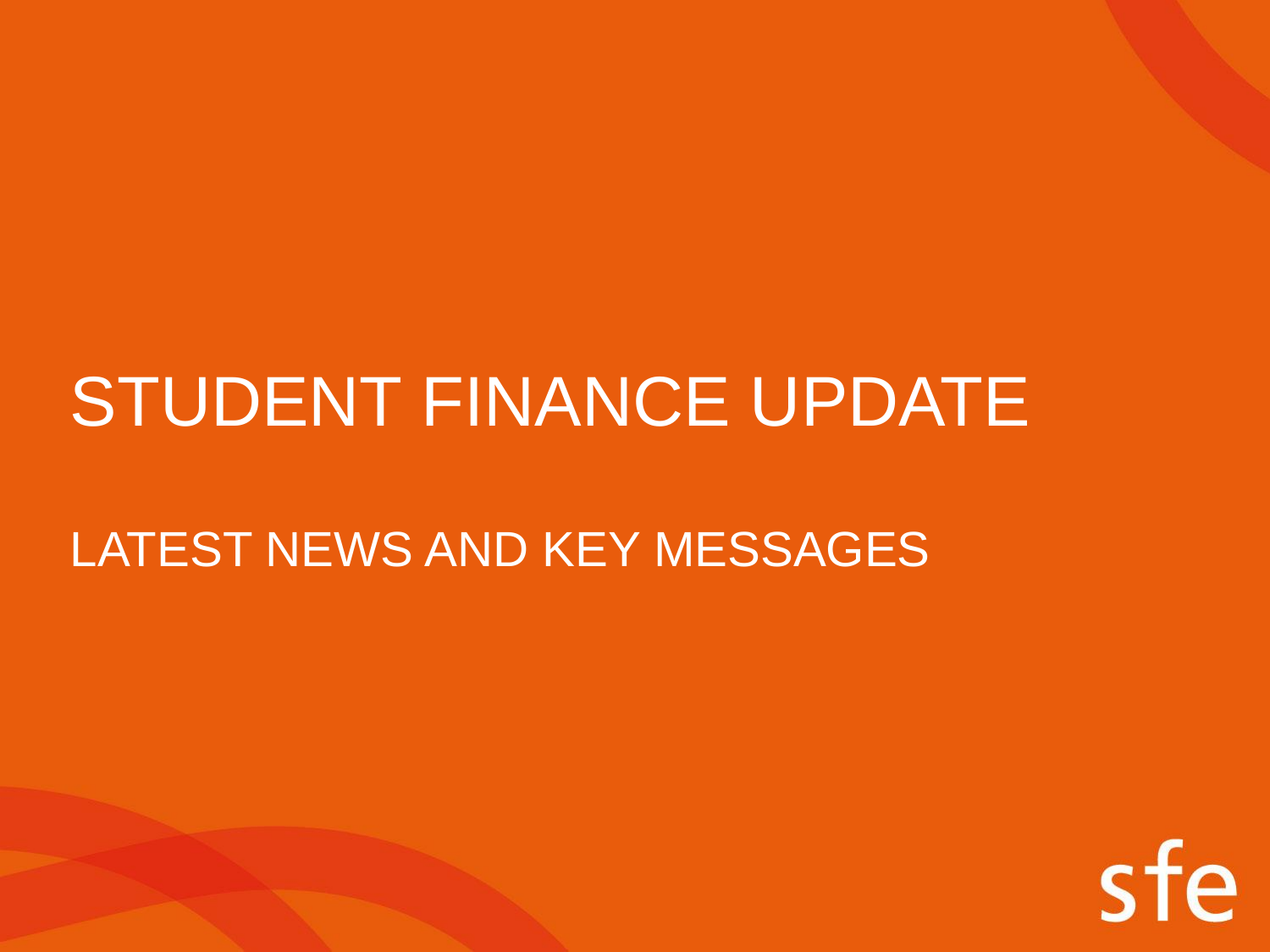## STUDENT FINANCE UPDATE LATEST NEWS AND KEY MESSAGES

Current drivers of frequently asked questions and SFE key messages:

- First payments for AY 2021/22 being released and students are being informed of payment status/dates and to be aware of fraud attempts
- [www.gov.uk/government/news/delivering-payments-and-supporting-students-to-stay-safe-online](http://www.gov.uk/government/news/delivering-payments-and-supporting-students-to-stay-safe-online)
- Awaiting government sign off and approval for AY 2022/23 rates and policies. Anticipated inflation increases to loan/grant entitlement
- DfE and OfS HE Short Course Trial commencing from AY 2022/23
- [www.officeforstudents.org.uk/advice-and-guidance/skills-and-employment/higher-education-short-course-trial](http://www.officeforstudents.org.uk/advice-and-guidance/skills-and-employment/higher-education-short-course-trial)
- Temporary maximum Plan 2 and Plan 3 interest rate cap applied until 1 st January 2022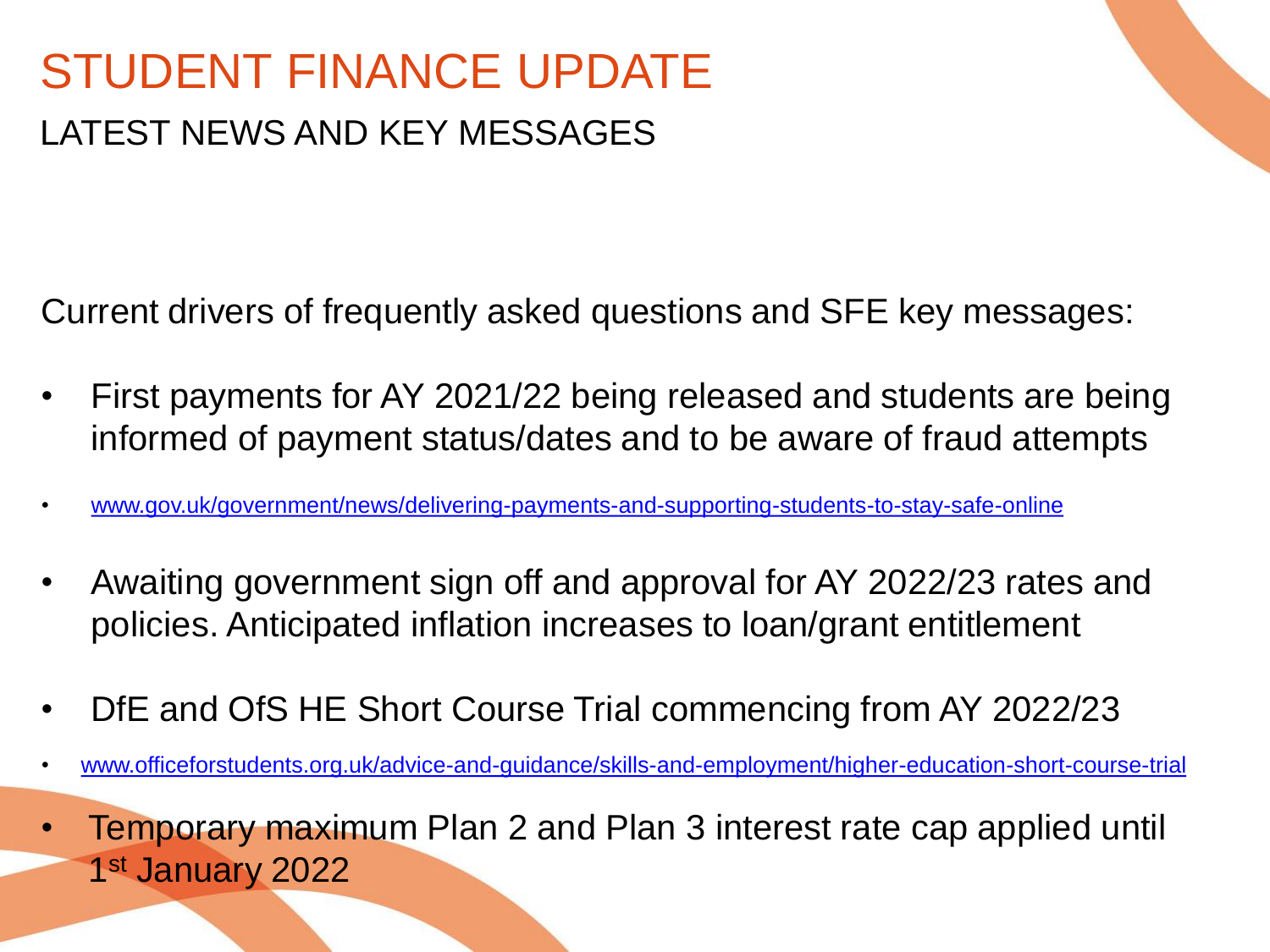### CORONAVIRUS GUIDANCE – LIFTING RESTRICTIONS

Academic year 2021/22 funding arrangements SSIN for undergraduate and postgraduate students following the lifting of COVID-19 restrictions:

- A [SSIN](https://www.practitioners.slc.co.uk/policy/) has been issued to provide guidance on student funding arrangements for AY 2021/22 following the lifting of COVID-19 restrictions
- On 17th August 2021, the Government confirmed there are no longer restrictions on the approach to teaching and learning in higher education providers (HEPs) as a result of COVID-19
- There is no requirement for social distancing or other measures within in person teaching
- Providers are able to shape courses without restrictions to face-to-face provision

• www.practitioners.slc.co.uk/media/1891/ssin-0621-20210922 student funding 21-22.pdf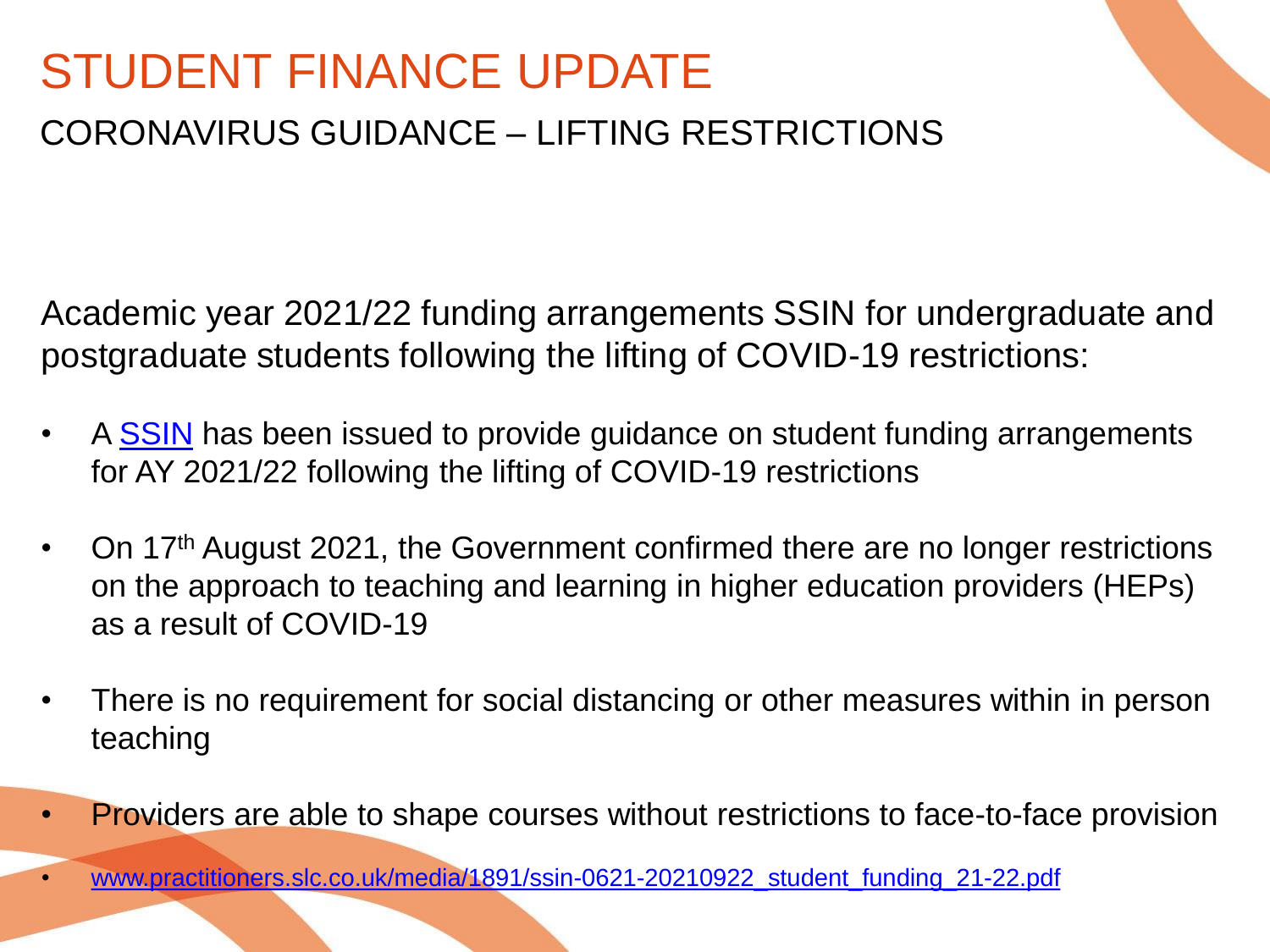### SUPPORTING APPLICATIONS – CONSENT TO SHARE

With many HEP advisers currently working remotely it was recognised that the usual 'phone in' method of setting up a Consent to Share or discussing a student's account with them being present may not be feasible:

### To address this issue we created a **new HEP Consent to Share Form**:

- [www.practitioners.slc.co.uk/about-us/consent-to-share](https://www.practitioners.slc.co.uk/about-us/consent-to-share/)
- [https://media.slc.co.uk/sfe/nysf/slc\\_consent\\_to\\_share\\_form\\_o.pdf](https://media.slc.co.uk/sfe/nysf/slc_consent_to_share_form_o.pdf)

| Consent to Share (CTS) Form                                                                                                                                                                                     | Section B - C<br>pa<br>Provide the details of the univer                                                                  |
|-----------------------------------------------------------------------------------------------------------------------------------------------------------------------------------------------------------------|---------------------------------------------------------------------------------------------------------------------------|
| If you'd like another person to be able to contact us on your behalf, you can use this form to set up<br>Consent to Share (CTS) for them.                                                                       | student advisor, social worker, p<br>Become or StandAlone). When<br>number and access code/pass<br><b>Advisor details</b> |
| CTS is the written or verbal authorisation which allows us to provide account information to an individual<br>person or third party advisor you have nominated.                                                 | Advisor forename                                                                                                          |
| When your nominated person or third party advisor calls us, they'll need to pass our security<br>authentication using the details you provide on this form. If they do, they'll be able to discuss and ask for: | Advisor surname                                                                                                           |
| any information about your account, except for your bank details<br>the status of your application and any evidence that we need                                                                                | <b>Organisation name</b><br>Department                                                                                    |
| correspondence you have been sent or request forms                                                                                                                                                              | Job title                                                                                                                 |

#### onsent to share for university or third arty advisor

sity or third party advisor. This person could be a university or college personal advisor or charity advisor (from organisations such as WeBelong, they call, they'll need to confirm your full name, customer reference word before accessing your account.

| <b>Ivisor details</b>  |  |
|------------------------|--|
|                        |  |
| <b>Ivisor forename</b> |  |
|                        |  |
| <b>Ivisor surname</b>  |  |
| ganisation name        |  |
|                        |  |
| <b>partment</b>        |  |
| <b>b</b> title         |  |
|                        |  |
|                        |  |
|                        |  |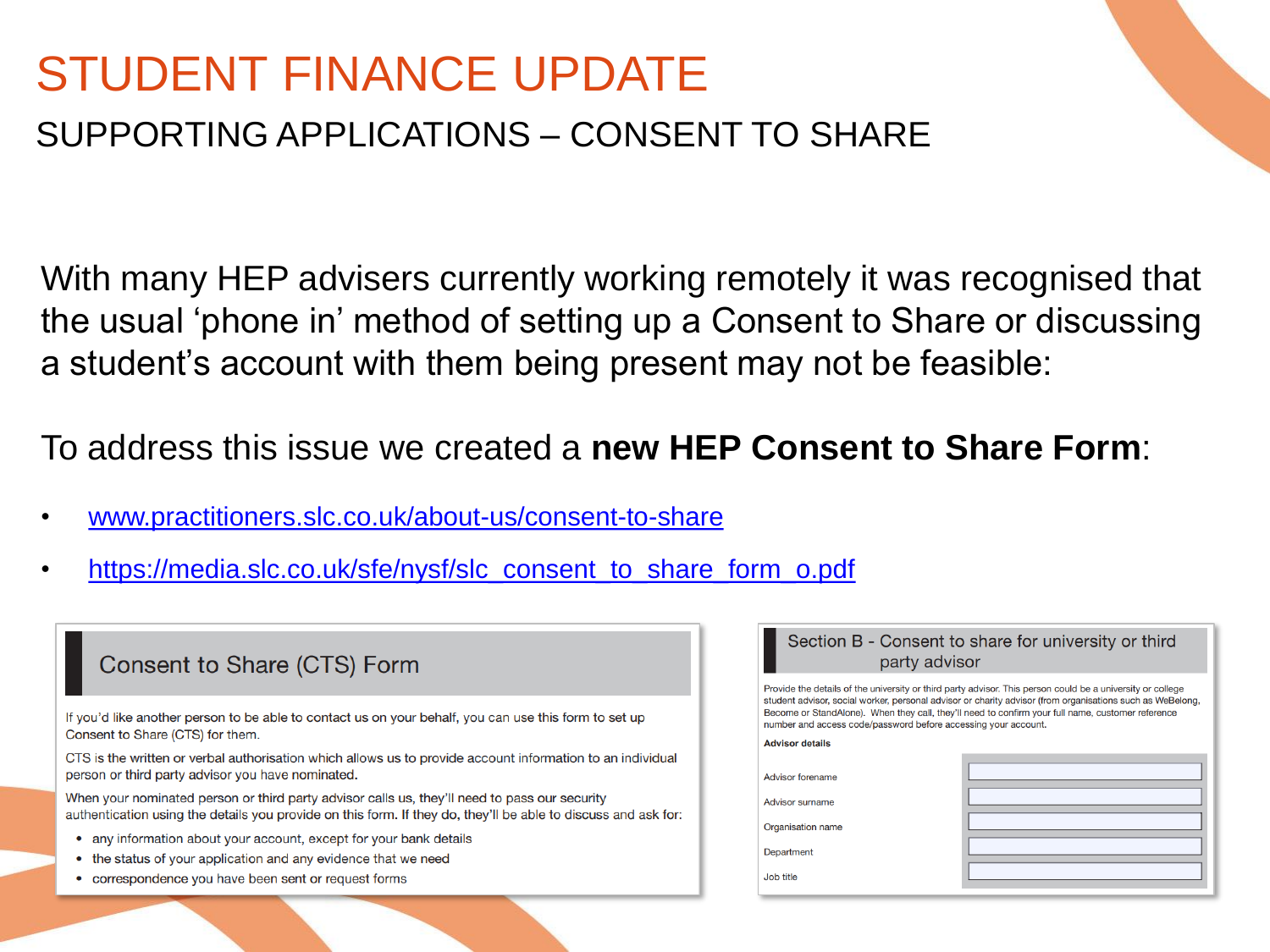INTEREST RATES – PLAN 2 LOANS FROM SEPTEMBER 2021

Based on the March RPI rate of **1.5%**, from September 2021 the maximum interest rate for Plan 2 and Plan 3 student loans will be **4.5%** (RPI +3%):



However, **temporary** market linked caps\* will be placed on the maximum interest rates applied to Plan 2 and Plan 3 (Postgraduate) loans:

• A [cap](https://www.gov.uk/government/news/student-loans-interest-rates-and-repayment-threshold-announcement--2) of **4.2%** between 1st July and 30th September 2021

• A [cap](https://www.gov.uk/government/news/change-to-maximum-plan-2-and-the-postgraduate-student-loan-interest-rates) of **4.1%** between 1st October and 31st December 2021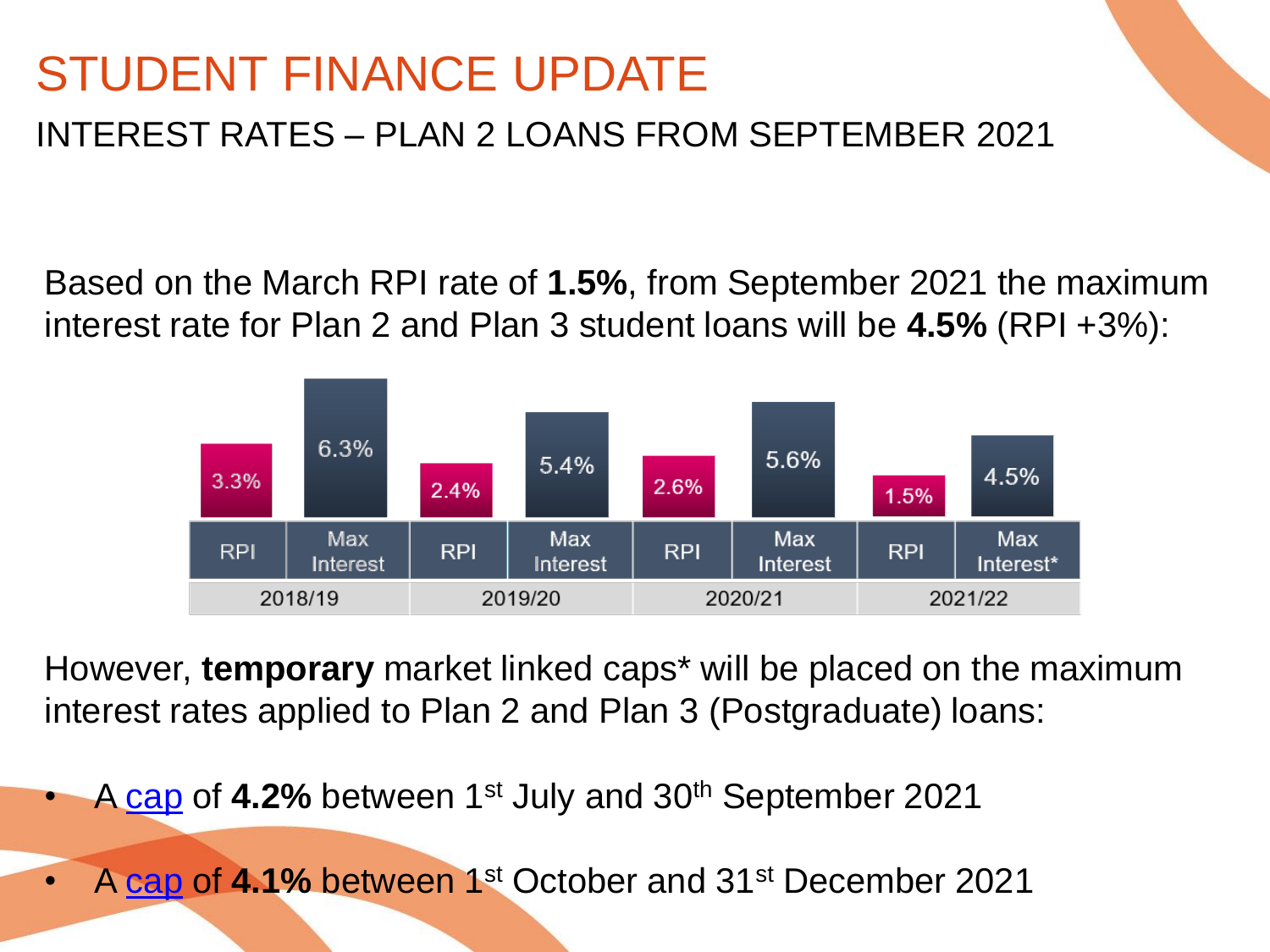### INTEREST RATES – PLAN 2 LOANS FROM SEPTEMBER 2021

Temporary prevailing market rate interest cap, other points of note:

- Interest rates on ICR Plan 2 student loans vary by income
- Where the applied interest rate is already **below the level of the cap**, the interest rates will be unaffected
- Plan 2 borrowers will continue to **repay 9%** of their earnings over the repayment threshold (Set at £27,295 until April 2022)
- Plan 3 borrowers will continue to **repay 6%** of their earnings over the repayment threshold (Set at £21,000)

The maximum Plan 2 and Plan 3 loan interest rate is expected to revert back to **4.5%** (**RPI +3%)** from 1st **i** January 2022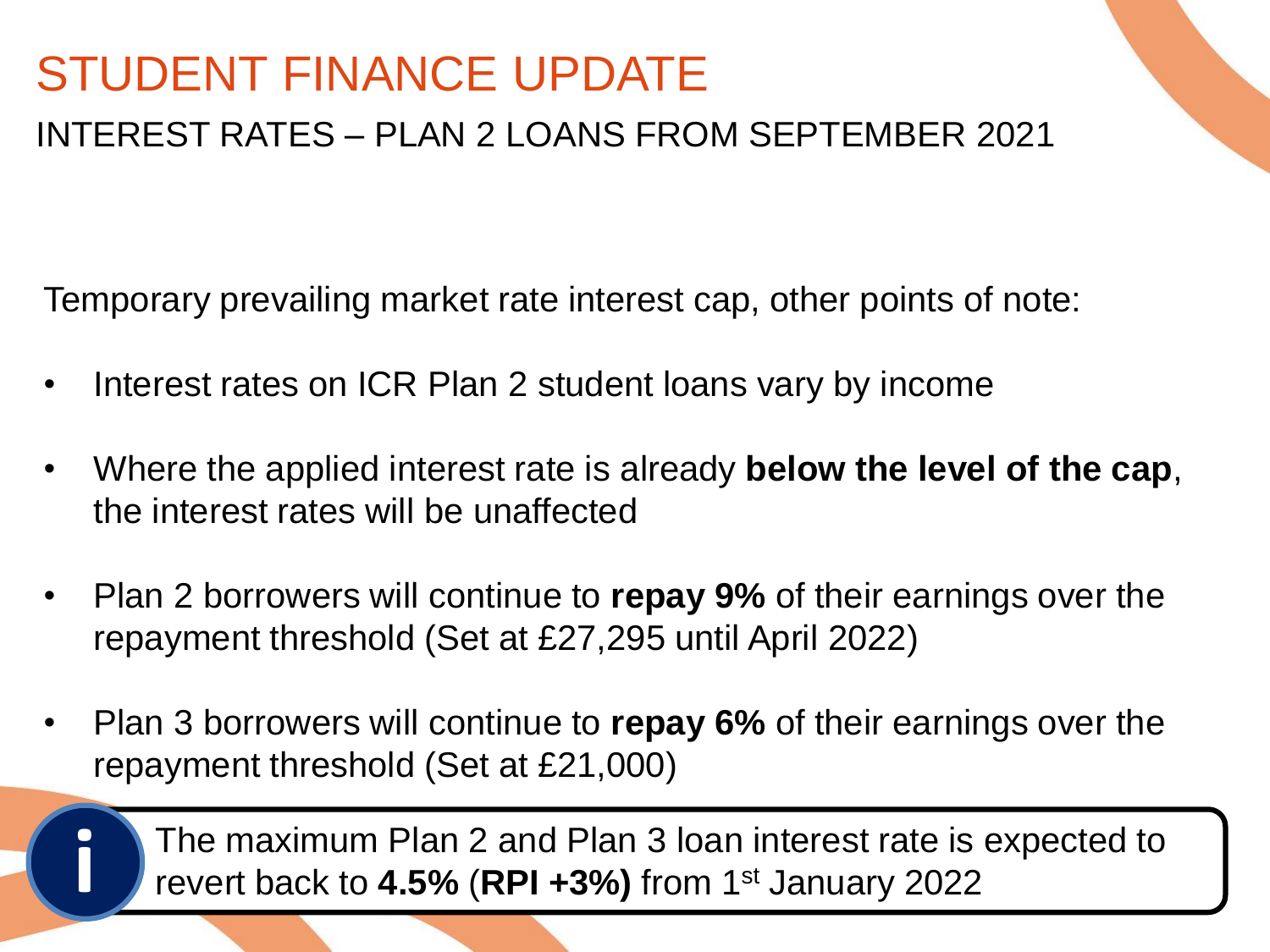## APPLICATION & PAYMENT RESOURCES

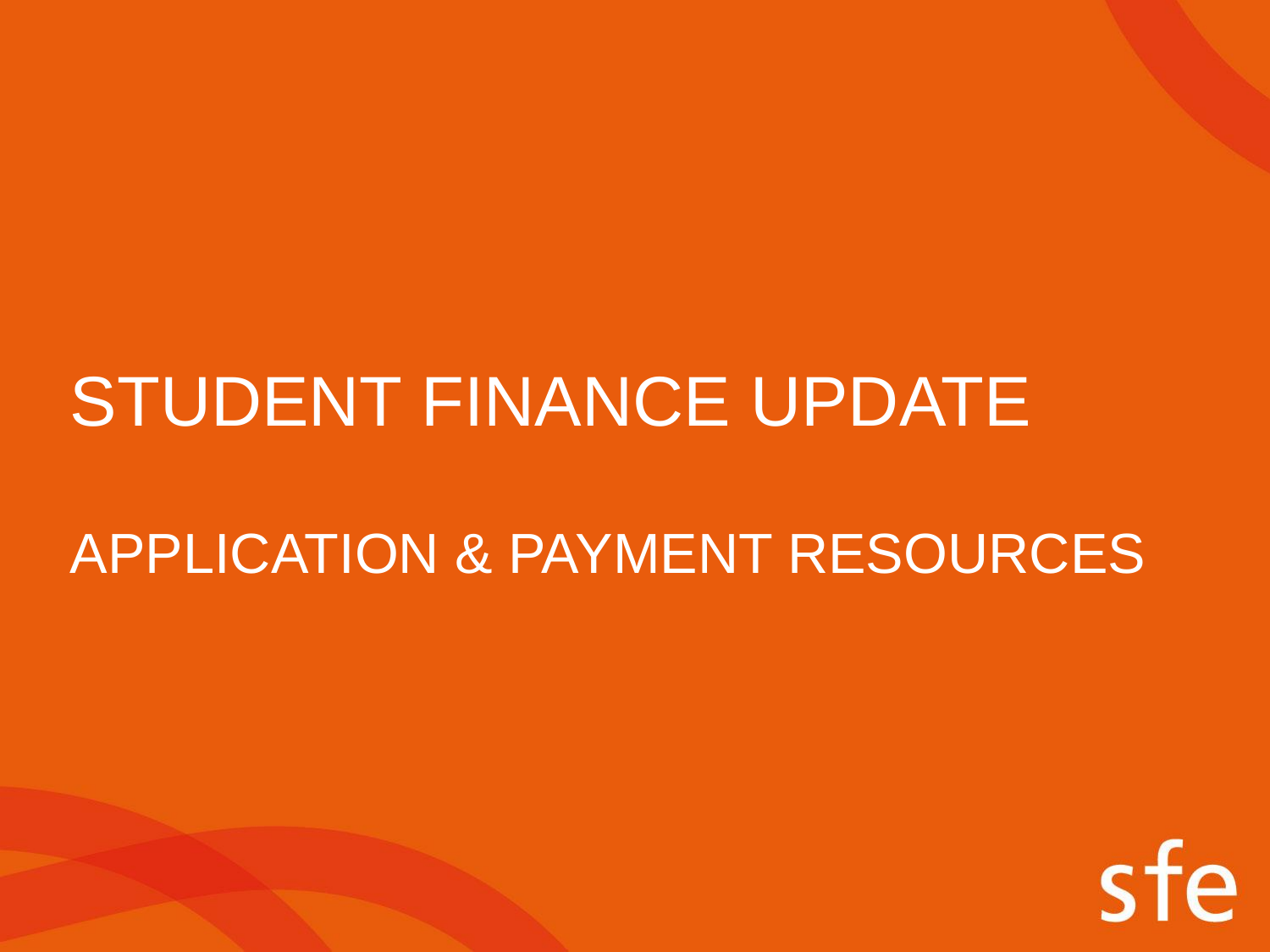### AY 2021/22 APPLICATION CAMPAIGN PAGES

It is essential we provide students with all the information they need to apply (and get paid) on-time prior to starting their course in AY 2021/22:

## Student finance: getting it right first time<br> **information on all stages on the piscover student finance**

Find all our latest guidance for students, parents and partners on student finance and how to get it right first time in the









SFE: [studentfinance.campaign.gov.uk](https://studentfinance.campaign.gov.uk/)<br>SFW: [studentfinancewales.co.uk/discover-student-finance](https://www.studentfinancewales.co.uk/discover-student-finance)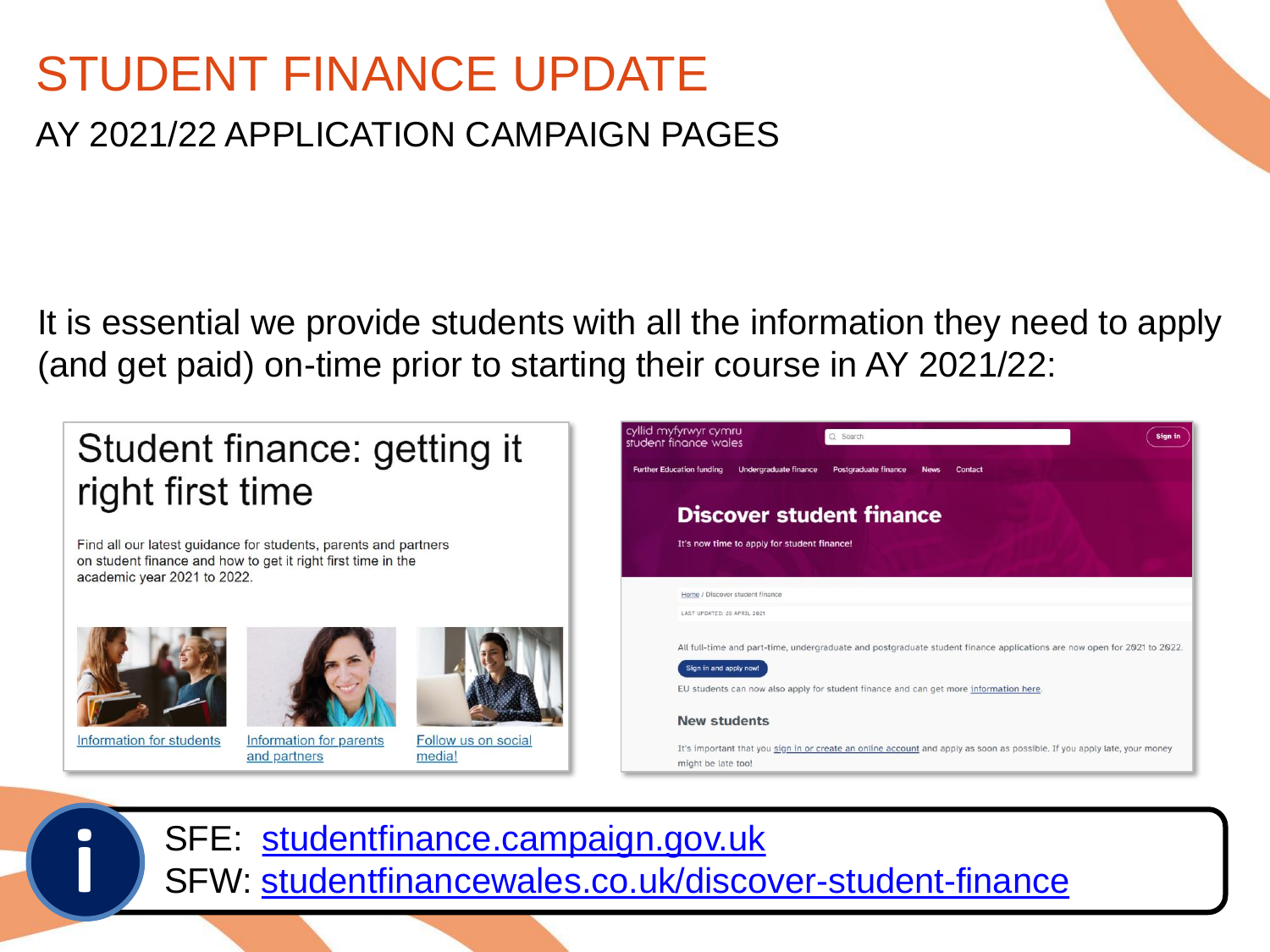### SUPPORTING APPLICATIONS – LATE APPLICATION GUIDANCE

Our 'How to get your first payment if you're applying late' content has been created to help students who applied for their funding late, or haven't even applied yet understand what to do and how payments will be made:

• [www.gov.uk/guidance/how-to-get-your-first-payment-if-youre-applying-late](https://www.gov.uk/guidance/how-to-get-your-first-payment-if-youre-applying-late)

![](_page_8_Picture_4.jpeg)

#### Contents

- 1. Applying for student finance
- 2. Check your 'to-do list'
- $-3.$  We'll sort out your initial funding
- 4. We'll assess the rest of your application
- 5. What you need to do to get your first payment
- 6. When your application is fully approved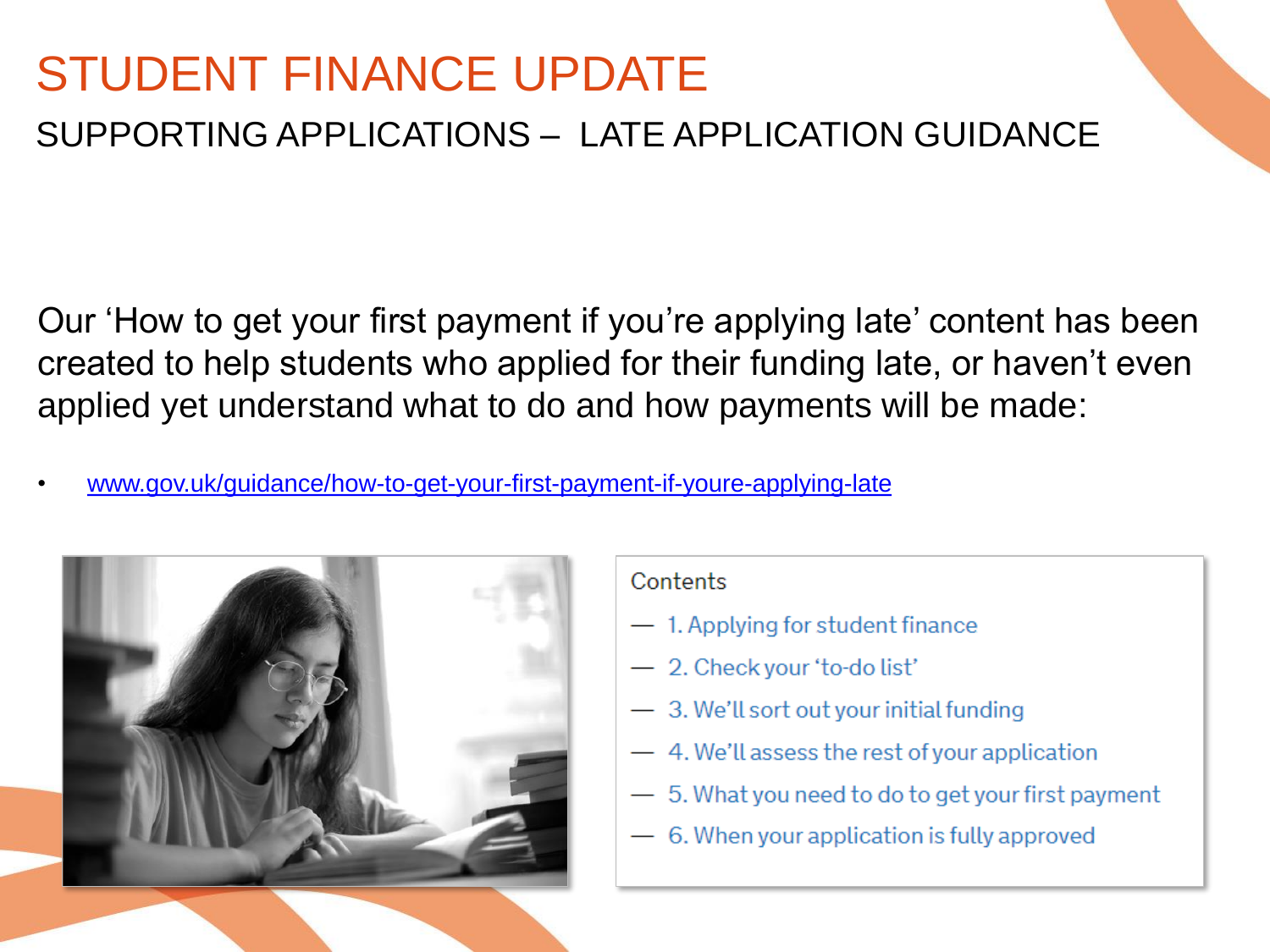### SUPPORTING APPLICATIONS – PAYMENT GUIDANCE

Students starting or returning to their course can visit our Payment page for information, guidance and easy steps to follow to make sure they get paid on time:

- SFE: [www.gov.uk/guidance/getting-your-first-student-finance-payment](http://www.gov.uk/guidance/getting-your-first-student-finance-payment)
- SFW: [www.studentfinancewales.co.uk/payment](https://www.studentfinancewales.co.uk/payment)

![](_page_9_Picture_5.jpeg)

![](_page_9_Picture_6.jpeg)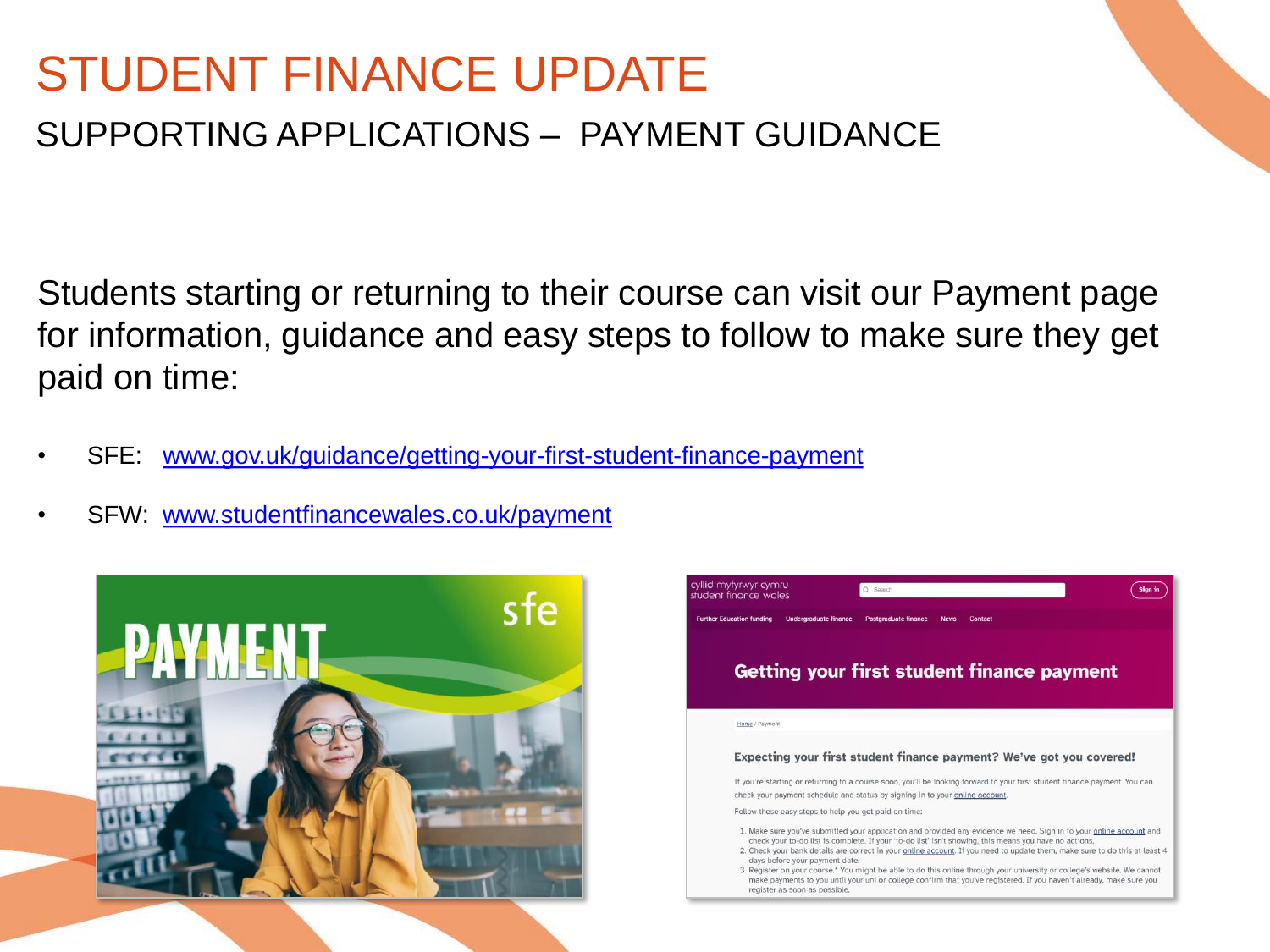## QUESTIONS OR COMMENTS NOW IT'S YOUR TURN

![](_page_10_Picture_1.jpeg)